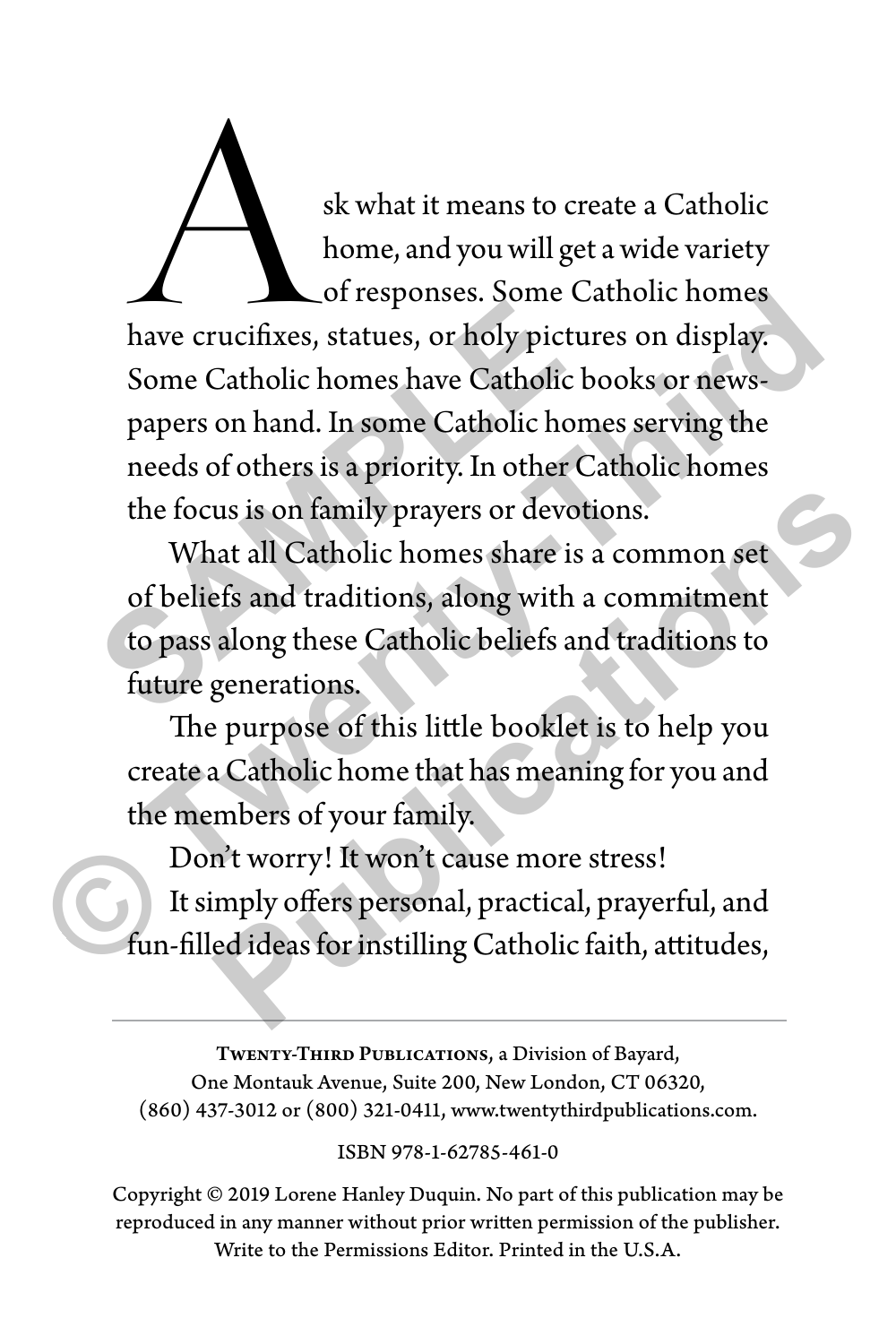and practices that will help you and your family members strengthen your relationship with the Lord.

Sound interesting?

Throughout this booklet you will find a variety of short topics. You don't have to read this booklet cover to cover. You can pick and choose whatever topics interest you. No pressure! Adopt whatever makes sense in your home and ignore what doesn't work for you.

Allow the Holy Spirit to guide you. The result will be a Catholic home that will sustain and nurture your entire family in good times and in bad, bringing with it a sense of peace, a sense of purpose, and a sense of joy. short teptes. For abilitative to read ans a<br>cover. You can pick and choose whateve<br>you. No pressure! Adopt whatever make<br>home and ignore what doesn't work for y<br>Allow the Holy Spirit to guide you. T<br>a Catholic home that wi short topics. You don't have to read this booklet cover to<br>cover. You can pick and choose whatever topics interest<br>you. No pressure! Adopt whatever makes sense in your<br>home and ignore what doesn't work for you.<br>Allow the H

## **THE BALANCING ACT**

If you are a busy person, you juggle a lot of different things. How many balls are you trying to keep in the air?

Work? School? Church? Kids' activities? Cooking? Cleaning? Shopping? Laundry? Repairs? Bill paying? Health care? Exercising? Spending time with family and friends? Volunteering? Vacationing? Reading? Sleeping? And probably much more… c home that will sustain and nurture your entire<br>good times and in bad, bringing with it a sense<br>a sense of purpose, and a sense of joy.<br>THE BALANCING ACT<br>e a busy person, you juggle a lot of different<br>ow many balls are yo

There's nothing wrong with being busy. Busy people accomplish a lot. But in the daily hustle and bustle of life, busy people sometimes undermine themselves by allowing one aspect of life to dominate. Maybe we work too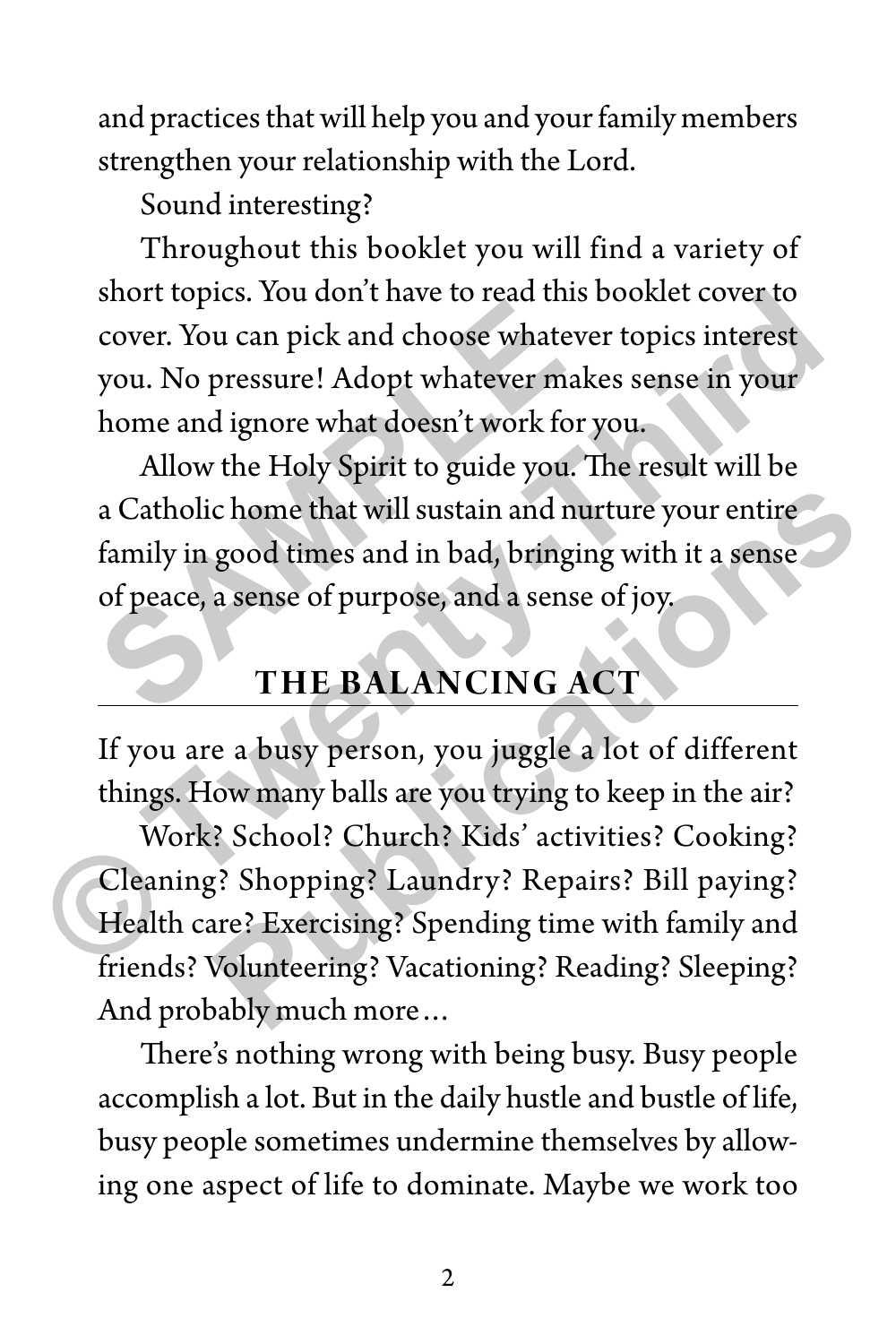much. Or eat too much. Or don't get enough exercise. Or neglect our spiritual lives.

As Catholics, we know that we were created in God's image with a heart, a mind, a body, and a soul. Keeping these four aspects of our life in balance is the foundation for a Catholic home. When we are out of balance, we feel unsettled. We move from one busy moment to the next with no sense of direction. We may become impatient, irritable, or easily upset.

The first step toward reclaiming balance is to talk to family members about how your lives are structured right now. Ask some questions: What could we do to make our home life better? How could we work together to create a better sense of balance? What activities could be reduced or eliminated from our daily or weekly schedule? these four aspects of our life in challed a<br>for a Catholic home. When we are out of<br>unsettled. We move from one busy mon<br>with no sense of direction. We may bec<br>irritable, or easily upset.<br>The first step toward reclaiming b these four aspects of our life in balance is the foundation<br>for a Catholic home. When we are out of balance, we feel<br>unsettled. We move from one busy moment to the next<br>with no sense of direction. We may become impatient,<br> rst step toward reclaiming balance is to talk to<br>embers about how your lives are structured right<br>some questions: What could we do to make our<br>better? How could we work together to create a<br>see of balance? What activities

Here are some other things to consider:

*Matters of the Heart* Are we kind and caring with one another? Do we take time to listen to one another? Do we look for ways to help one another? Do we celebrate the good things that are happening in our lives? Do we need to spend more time together? Do we need to have more family fun?

*Matters of the Mind* Are we open to learning? Can we find time to read together? Can we decrease the amount of time spent watching television or on the internet? Do we talk about what is happening in the world or in the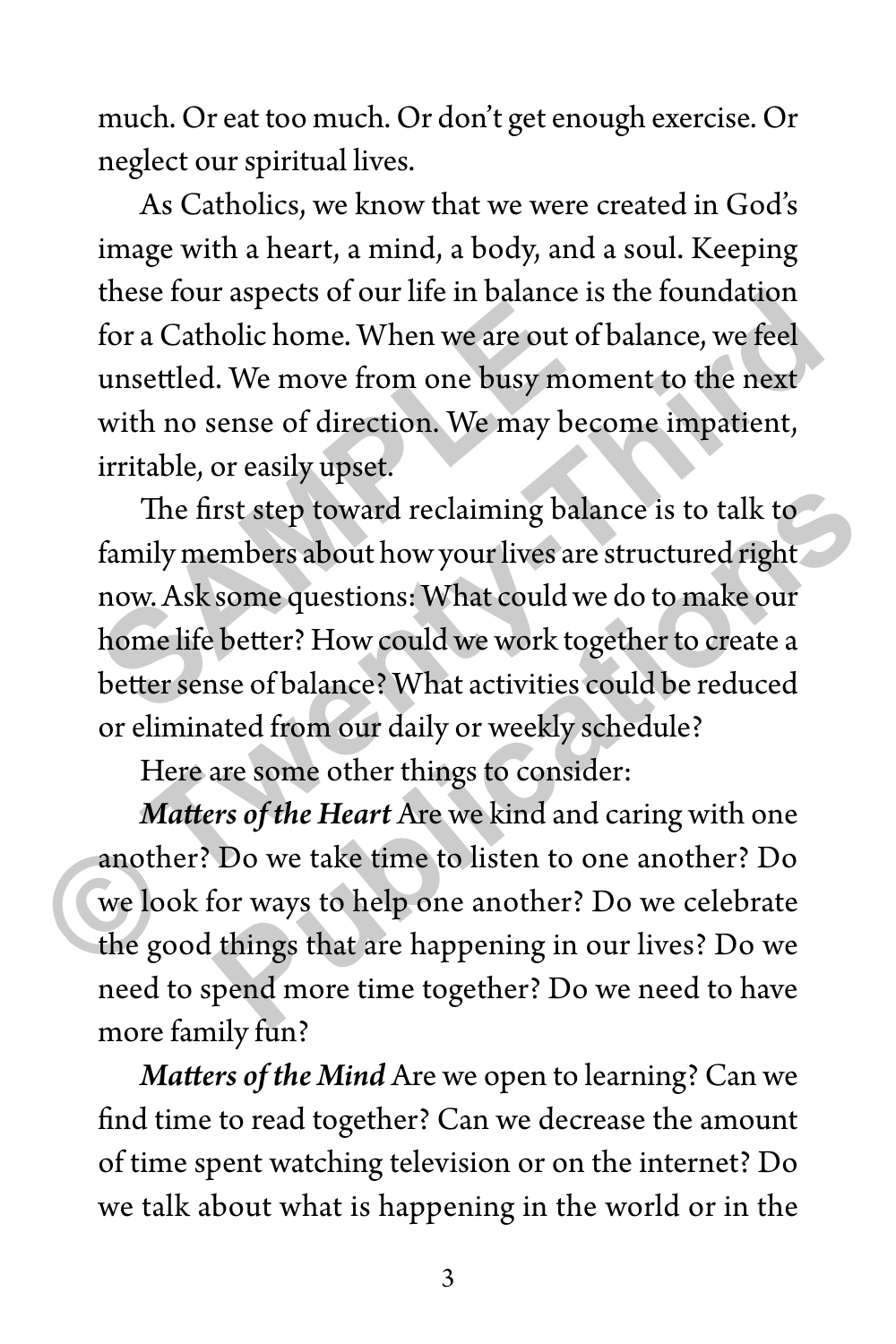media in relation to our Catholic beliefs? Can we help one another understand the differences between right and wrong?

*Matters of the Body* Do we eat well balanced meals? Can we find ways to exercise together? Are we getting enough rest? Can we create additional "down-time" in our schedules for relaxation? Can we all help with household duties?

*Matters of the Soul* Can we build family prayer time into the day? Is going to Mass on weekends a priority? Do we thank God for all the good things in our lives? Can we find ways to strengthen our relationship with the Lord? Example 1 and Mays to exercise together.<br>
enough rest? Can we create additional<br>
our schedules for relaxation? Can we all h<br>
hold duties?<br> **Matters of the Soul** Can we build fan<br>
into the day? Is going to Mass on weeken<br>
w

Write down your goals and what changes your family plans to make on a daily or weekly basis. Creating balance may not be easy at first. But as family members move into a new pattern of balanced living they will discover that balance provides a sense of calm, a sense of purpose, a sense of peace, a sense of joy. It refreshes us. It restores us. It makes us feel whole. Can we find ways to exercise together? Are we getting<br>enough rest? Can we create additional "down-time" in<br>our schedules for relaxation? Can we all help with house-<br>hold duties?<br>*Matters of the Soul* Can we build family pr lay? Is going to Mass on weekends a priority? Do<br>God for all the good things in our lives? Can we<br>to strengthen our relationship with the Lord?<br>wn your goals and what changes your family<br>make on a daily or weekly basis. Cr

## **GOOD MORNING, GOD**

Creating a Catholic home means incorporating a spiritual element into everyone's day. It doesn't have to take a lot of time. It doesn't have to be difficult!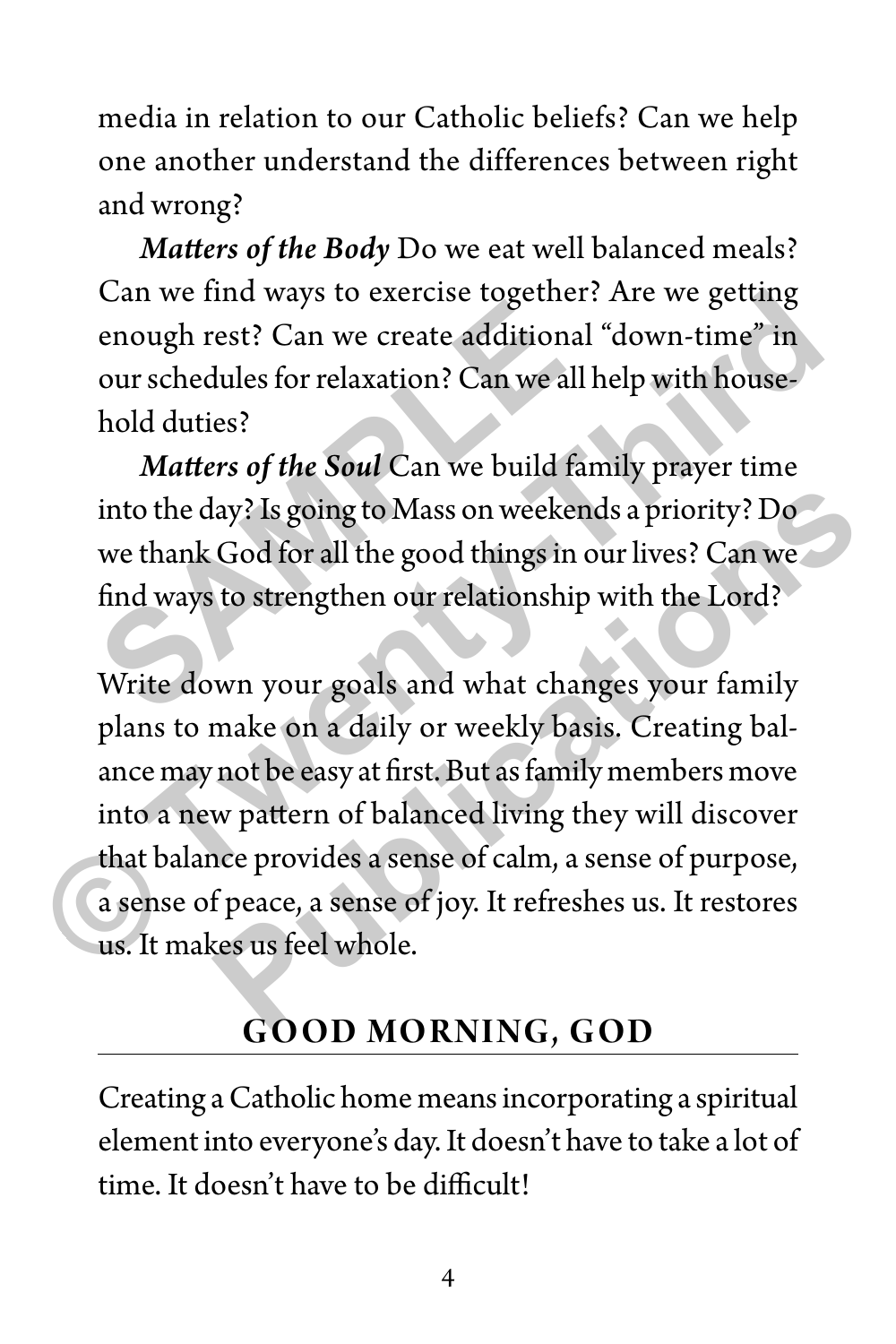One of the best ways to nurture your own spiritual life is to start each day with the recognition of God's presence. Before you get out of bed, simply ask God to guide you through the day.

As you take a shower, imagine that the water pouring down on you is God's love. Ask God to wash away worry, regrets, resentments, or anything else that is troubling you. Swallow some of the water and ask God to fill you with his love. The you also a shower, magnet and the down on you is God's love. Ask God to w<br>down on you is God's love. Ask God to w<br>regrets, resentments, or anything else t<br>you. Swallow some of the water and ask<br>with his love.<br>At breakf

At breakfast, pray this simple morning offering together as a family: "Lord, we offer you this day and all that we think, and do, and say." These simple words turn the entire day into a prayer.

Encourage everyone in the family to be on the lookout for the ways God reveals himself to us throughout the day. Little miracles happen all the time. We just need to be spiritually alert. We need to look at the world through eyes of faith. As you take a shower, imagine that the water pouring<br>down on you is God's love. Ask God to wash away worry,<br>regrets, resentments, or anything else that is troubling<br>you. Swallow some of the water and ask God to fill you<br>wi eakfast, pray this simple morning offering<br>as a family: "Lord, we offer you this day and all<br>hink, and do, and say." These simple words turn<br>eday into a prayer.<br>urage everyone in the family to be on the look-<br>e ways God re

Help your family members recognize God's presence in the beauty of nature, in thoughtfulness of someone who helps them, in a new idea that solves a problem they are facing, and in the peacefulness of a quiet moment.

Teach family members to consciously smile each time they experience God's presence. Suggest that they thank God—aloud or in the silence of their hearts—each time God's presence is revealed to them.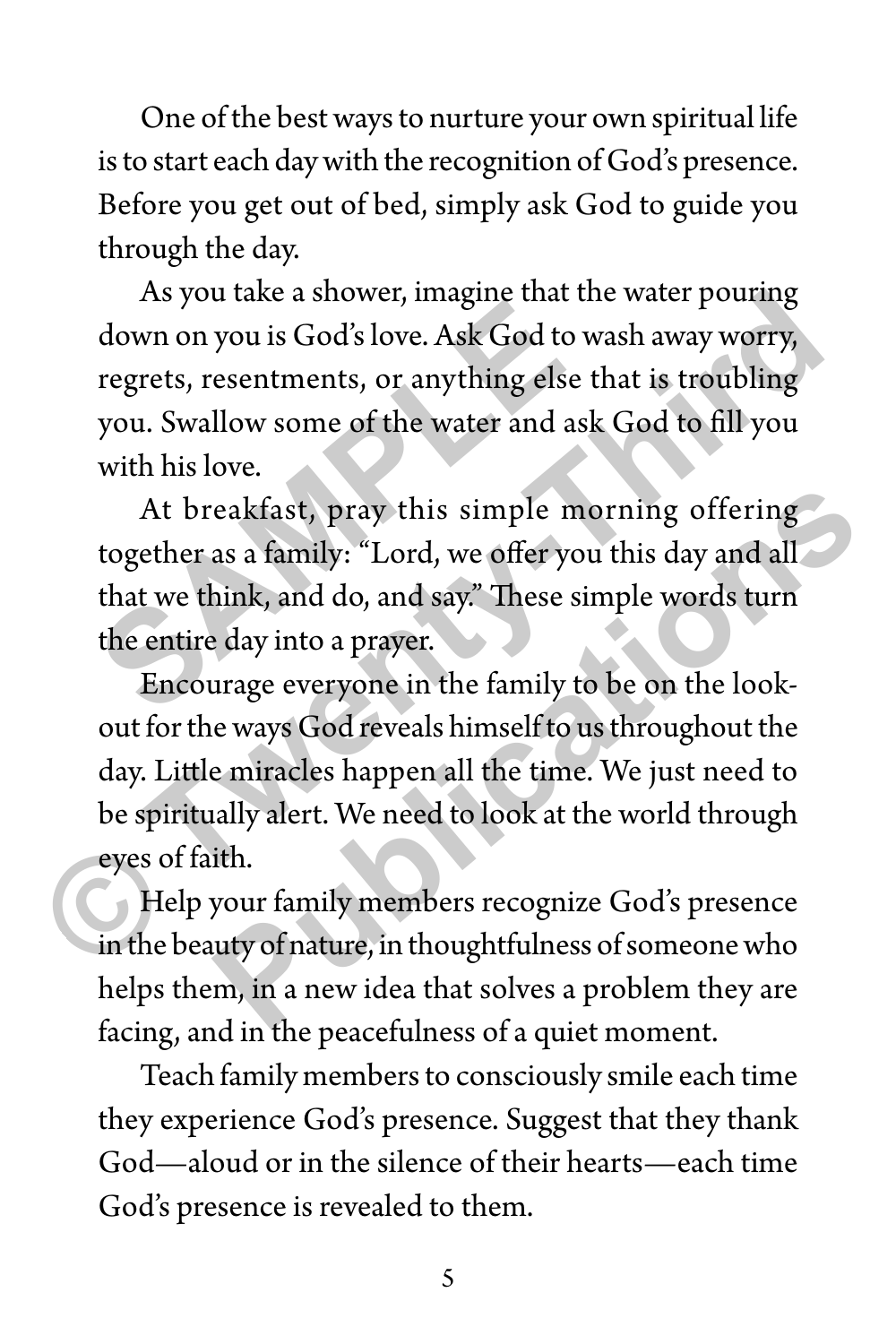Assure family members that they can ask God for help at any time throughout the day.

At bedtime, thank God for guiding everyone through the day. Promise that tomorrow morning you will once again be on the lookout for the amazing experiences that God reveals to you and your family.

## **COUNT YOUR BLESSINGS**

One of the foundations in a Catholic home is an attitude of gratitude to God for all that he has given us. Counting our blessings instills in us the recognition that God gives us everything we need. Even in troubled times, we can be grateful that God will support us through whatever difficulties we face. God reveals to you and your family.<br> **SAMPLE COUNT YOUR BLESSI**<br>
One of the foundations in a Catholic hor<br>
of gratitude to God for all that he has give our blessings instills in us the recognition<br>
us everything we need. E again be on the lookout for the amazing experiences that<br>
God reveals to you and your family.<br>
COUNT YOUR BLESSINGS<br>
One of the foundations in a Catholic home is an attitude<br>
of gratitude to God for all that he has given u ie foundations in a Cathouc home is an attitude<br>de to God for all that he has given us. Counting<br>ings instills in us the recognition that God gives<br>hing we need. Even in troubled times, we can be<br>hat God will support us th

*Gratitude offsets stress.* Thanking God for everything that is going well in our lives helps us to put things into perspective and to calm anxious feelings.

*Gratitude offsets worry.* Thanking God for problems solved lessens our fear of what might happen in the future.

*Gratitude offsets self-doubts.* Thanking God for our gifts and talents helps us to see that there is meaning and purpose in our lives.

*Gratitude offsets envy.* Thanking God for all the good things we have banishes feelings of jealousy.